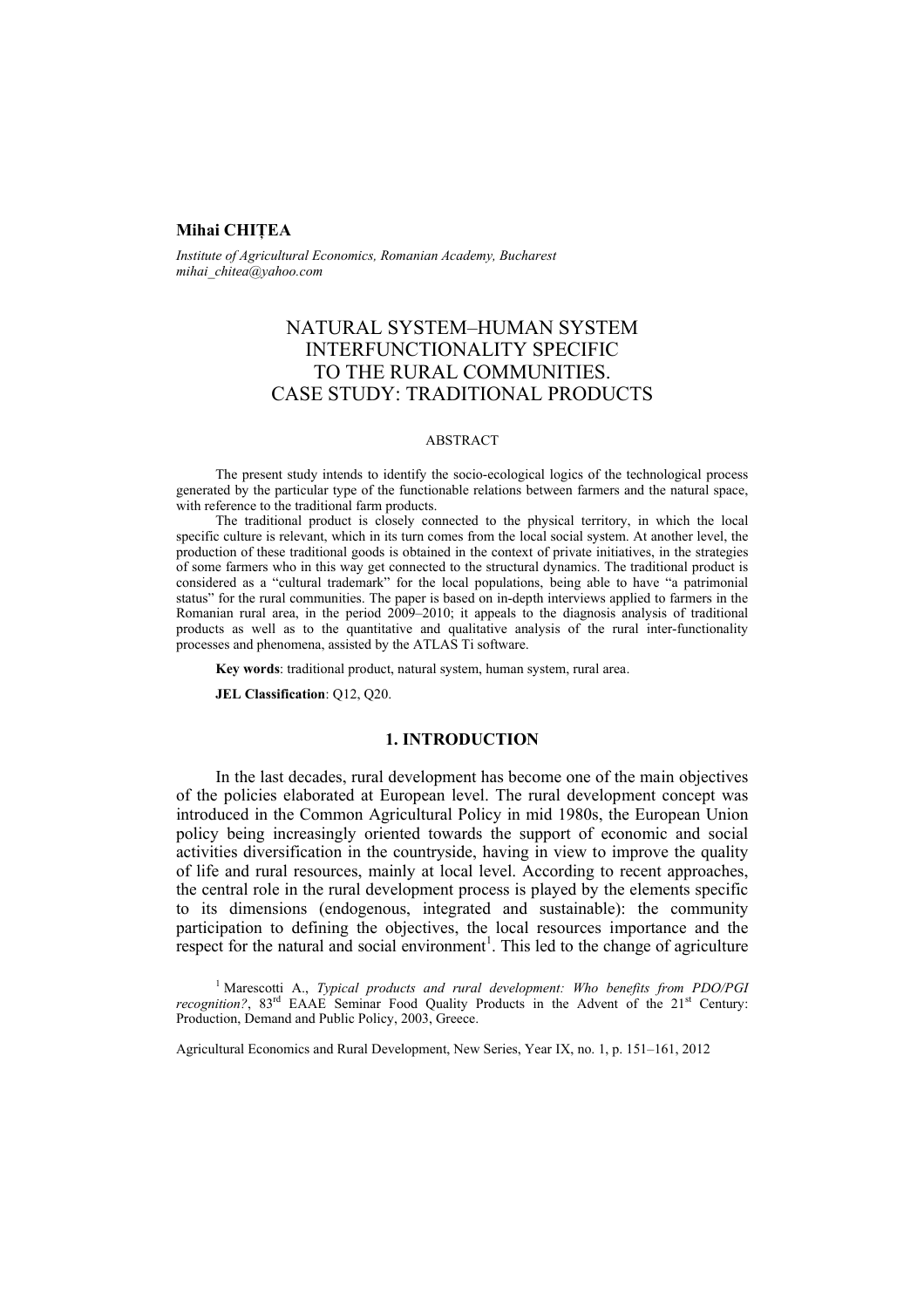role in this process – the EU rural development policies targeting the potentiation of the multifunctional character of the agricultural activities and the integration of all economic and social activities at local level. A very important element in order to reach this objective is represented by the support to the traditional products (typical for an area/zone).

Traditional products are strictly linked to the origin area, their characteristics deriving from the soil and weather particularities, as well as from the technical and organizational particularities of their areas of origin. These are based on certain specific local resources, both material and immaterial resources, which cannot be reproduced outside the local particular context, generated by the constraints of physical and climate nature, as well as by the social and cultural capital (Ray C., 2000, Brunori G., Rossi A., 2000). In this way, the need to consider the role of the local community, of culture, identity and contextual knowledge is highlighted. The traditional product can be considered an output of a social construction carried out by different actors, along time, on a certain territory, based on different local resources. That is why, the support provided to traditional products is often considered as a useful instrument in the maintenance/preservation of culture and local traditions and in rural areas development.

# **2. STATE OF KNOWLEDGE**

There is a rich literature that addresses the issue of traditional products, which derives from the numerous scientific disciplines, focusing on different aspects and dimensions, from the physical, social, and cultural to the economic ones.

Many studies approach the traditional products from the perspective of the indissoluble relations between these and the territorial, social and cultural particularities of the areas where they are obtained. Arfini and Mora (1998) consider that the traditional products are connected to the public goods created at local level, as well as to the history, customs and culture of the local community, and the support provided to these products is a modality to preserve the local traditions and culture, mainly in the case of less-favoured areas that do not benefit from viable alternatives.

Belletti, Marescotti (2002) and Boisseaux (2002) refer to an archetypal pattern of the traditional products, as a result of a collective and territorial tradition – the traditional product is strictly connected to a physical territory, which is revealed by local specific knowledge, also derived from a local social system. Marescotti (2003) considers that the processes of production and sale of traditional products are often based on non-transferable local goods (both of material nature – specific crop varieties or animal breeds and immaterial – local culture and knowledge).

A similar approach, based on the connections between traditional products and local specific resources, is also found in the studies made by Brunori, Rossi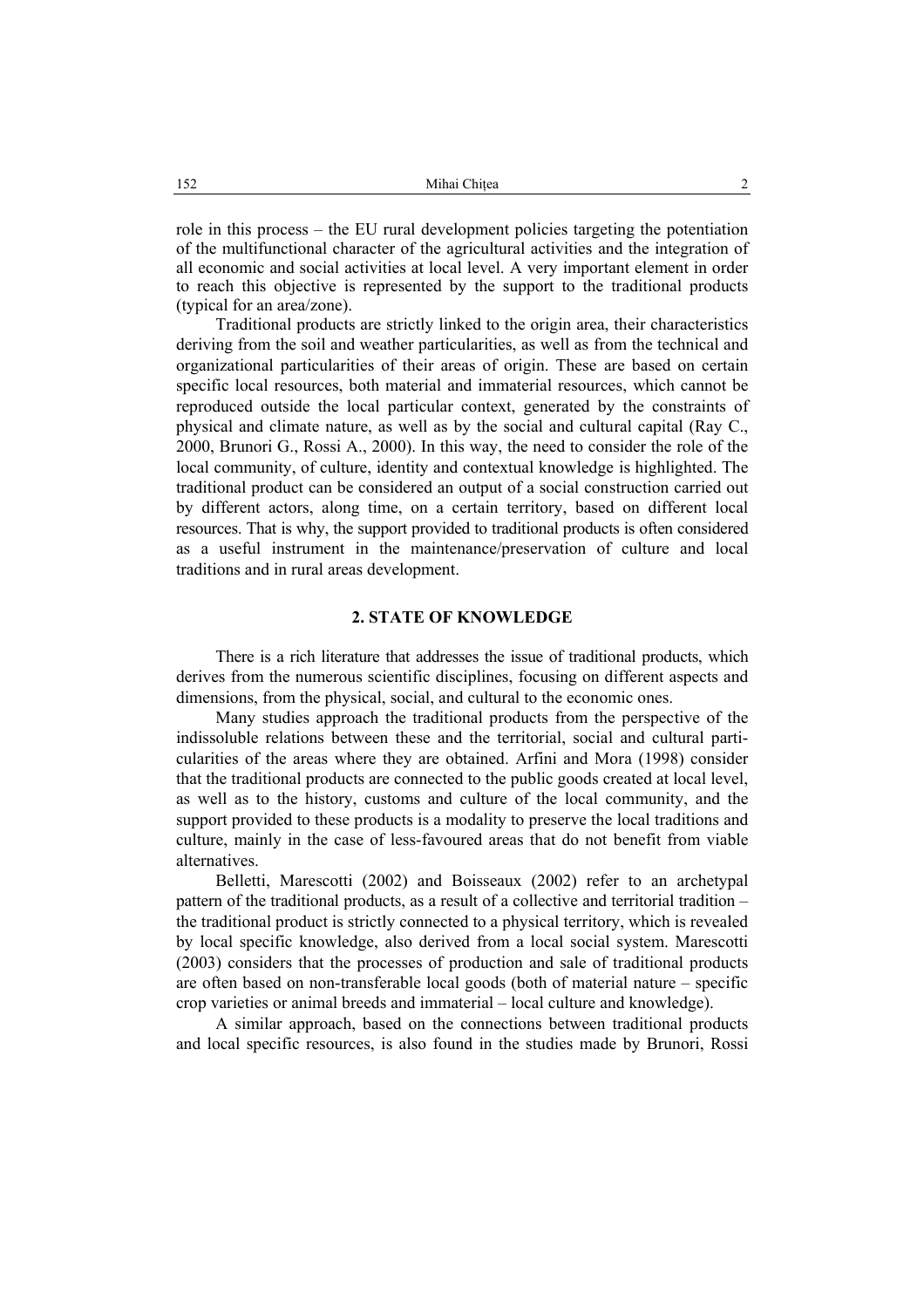and Ray (2000). This brings forth the idea launched by Dedeire (1995), Berard and Marcheray (1995) on the need to consider the "patrimonial good" nature of the traditional products and the local community role.

Other studies focus on the economic aspects referring to the traditional products, with reference to their future and the implications upon the local communities and not only, from the modernity perspective.

Many authors (Van der Ploeg, Van Dijk – 1995, Iacoponi – 1997, Brunori – 1999, Basile, Cecchi – 2001) underlined the way in which modernity evolution determined the rural area and agriculture, in particular, to follow development paths of industrial type, thus becoming dependent on external actors and regulation bodies and losing their decision and control power. Thus, production in the rural areas becomes subject to a homologation/modernization process generated by the immixture of certain behavioural patterns specific to the industrial sector and urban areas, both at production and consumption level. This process generates a crisis at the level of the traditional agricultural system, to marginalization increase and agriculture abandoning in the marginal rural areas, with obvious and deep social effects.

#### **3. MATERIAL AND METHOD**

For the study of the "natural system–human system" inter-functionality specific to rural communities (case study: traditional products), we used the diagnosis analysis of traditional products as well as the quantitative and qualitative analysis of the rural inter-functionality processes and phenomena, assisted by the ATLAS Ti software. The instruments used in the present paper were the following:

• In-depth interviews applied to the agricultural producers from the Romanian rural area, in the period 2009–2010 (traditional products: ewe cheese, goat cheese, mixed cheese, potatoes, bee products, plum brandy);

• ATLAS Ti software – a qualitative analysis software, in which in-depth interviews selected for the study were introduced, which were afterwards analyzed in accordance to the issues targeted in the present paper.

#### **4. RESULTS AND DISCUSSIONS**

The traditional product is strictly connected to the physical territory, in which the local specific culture is relevant, which in its turn comes from the local social system. At another level, these goods are produced in the context of private initiatives, in the strategies of certain farmers who in this way get connected to the structural dynamics. The traditional product is considered as a "cultural brand" for the local populations, capable to have a "patrimonial status" for the rural communities.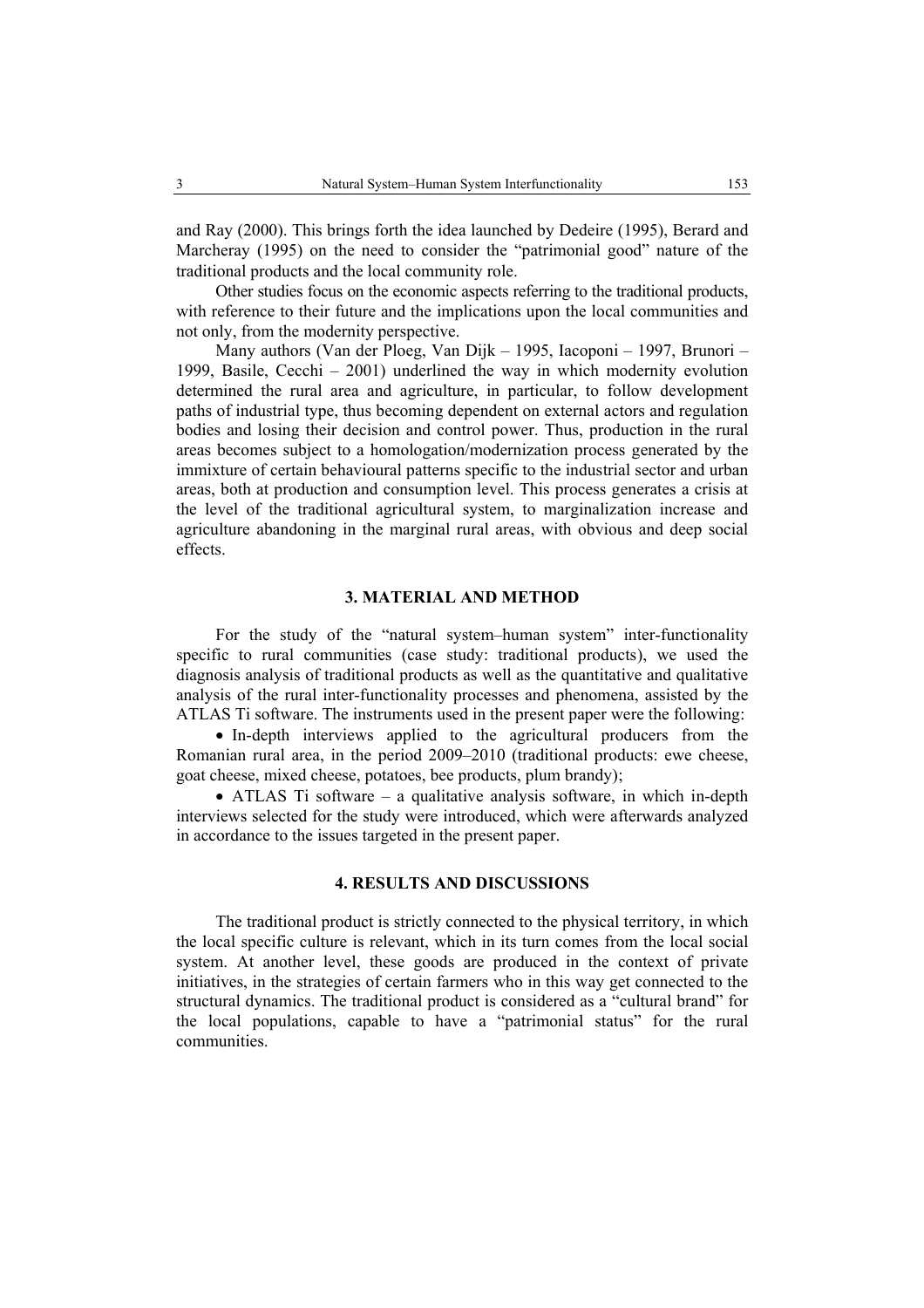The dimensions taken into consideration for the analysis of the traditional agricultural products were: product traditionality, motivation – social type of activity, product valorization, technological traditionality, technological process, commercial traditionality, socio-economic profile of the household and the producer's socio-demographic profile – each of these having, in their turn, one or more subdimensions.

For the purpose of this paper, we selected two of the most important dimensions, namely traditionality (with reference to the zonal traditionality) and the technological process.

#### **4.1. Traditionality of agricultural products**

Traditionality can be described as an aggregate consisting of a zonal traditionality (as specific space of activity) and a socio-economic traditionality. The zonal traditionality is determined by the particularities of the natural, social, economic and cultural factors, specific to the investigated area, being materialized into the production of certain agricultural goods.

The key concepts referring to the zonal traditionality, identified by the indepth interviews, were the following: "it was a tradition", "here in the village", "from another village", "Haţeg", "in the neighbouring villages".

• "**It was a tradition":** "*Here, in Clopotiva, in Ostrov, it was a tradition to grow potatoes and now people almost do not grow them any more.*" – Tomescu Adam – Clopotiva village, Râu de Mori commune – potato grower.

• "**Here in the village**": "*I told you that there were 2000 sheep and over 500 bovines here in the village before collectivization*." – Iovăneasă Pavel – Valea Dâljii, Râu de Mori commune – sheep raiser; "*Here, a long time ago, all houses had sheep. There were 5–6 sheep on almost each house*." – Brăilă Cornelia, Râu de Mori village, commune Râu de Mori – sheep raisers and cheese producers; "*VF. All households have a cow, sheep? CI – Yes, they still have. If there is an old man he cannot take care of animals any more. People have cows, sheep, and horses.*" – Ciolea Ioana –Federi village, Pui commune – cow raiser + wild berries; "*A lot of pollen is collected here. There are a lot of willows and nut trees. This guy who gave me the collector has been collecting it for quite a long time. There is another guy who does this. Since 1993–1994, my brother has had a workshop and started making beehives. Now we are doing this.*" – Avramescu Miuţu, Vălioara village, Răchitova commune– beekeeper; "*We are 6 people who plant potatoes, here in the village, on large areas. Each with his own business. We do not have the plots with potatoes in the same place to work together. So each minds his own business.*" – Suciu Septimiu, Ciula Mică village, Răchitova commune, potato grower; "*Given the fact that in our area, these local plum trees, the Varani plum, as we call it, is not grown under an intensive system. They are plum trees grown from copses. So they are not planted*… *VF. Is it a local variety? SS. Yes, it is local… It is those red ones (the potatoes) that are more in demand, at least in this zone of Hunedoara.*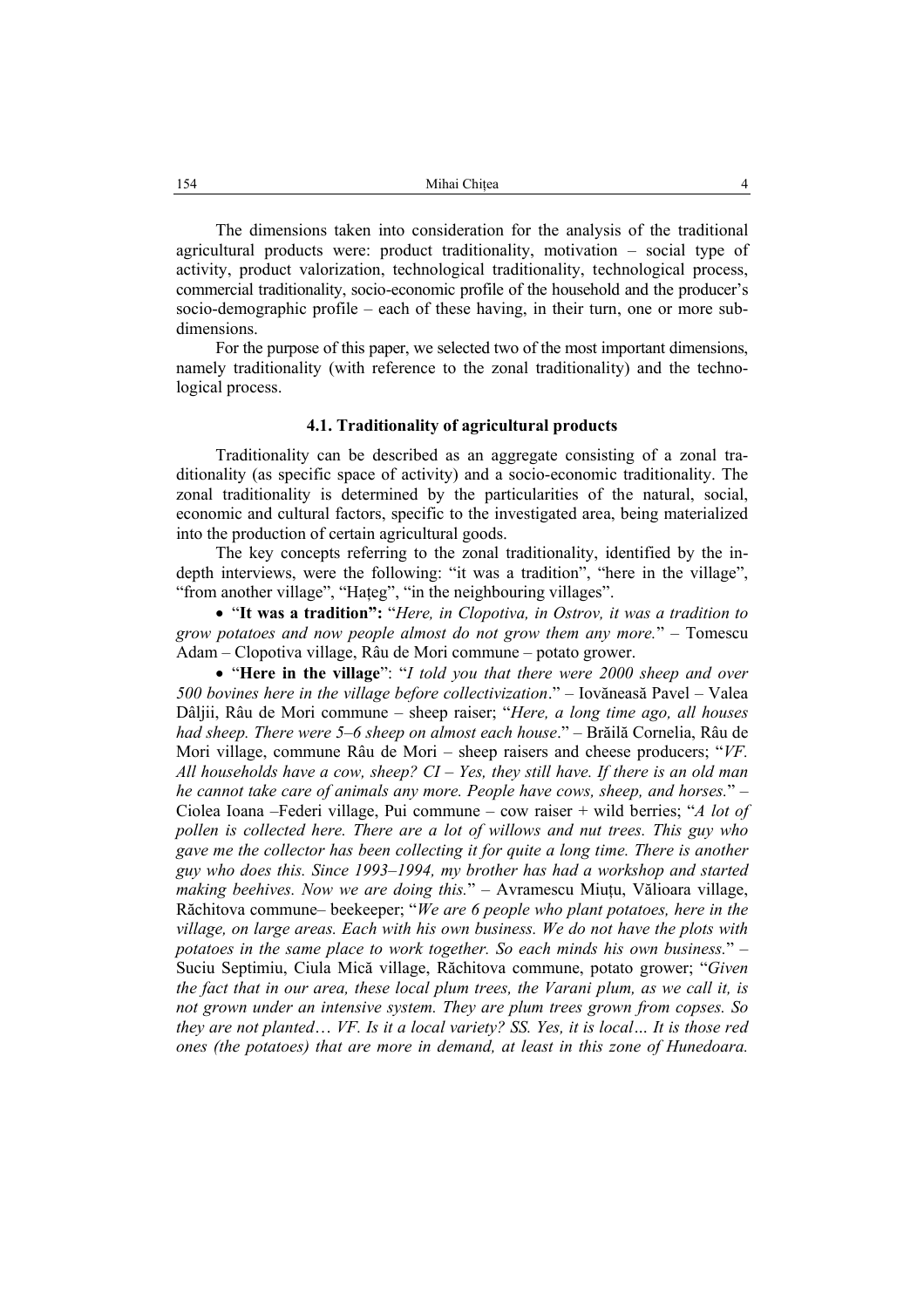*We grow both. It is a known fact that we do not use chemicals in this area*" – Sandu Septimiu, village Răchitova, commune Răchitova – potatoe grower, plum brandy; "*There are still only 20 families in the village who grow potatoes and they would like to sell them, but they do not have transport means to get them to the market.*" – Olărescu Emil – Ciula Mică village, Răchitova commune – potatoe grower.

• "**From another village**": "*VF. The friend was from here, from this village? AM. No, from another village – Peşteniţa, from the commune Densuş. I started to like it myself, because I used to accompany him. I started to like this job myself. I started together with him. He multiplied them, they died, he multiplied them again and they died again. He was a beginner and did not know much. Step by step, he started multiply them. Now, we have 53 families... Balta Unirii. [From General Berthelot?] Yes. As you enter the village you can see the beehives. He's got many*" – Avramescu Miuţu, Vălioara village, Răchitova commune – beekeeper.

• "Hateg": "I tried to buy the nicest animals from the area, from Hateg or *Petroşani area. You can find this type of sheep here... We said that we cannot let sheepherding disappear from Ţara Haţegului... We said, it's a pity, the Haţeg area was well-known for this activity, and it still is.*" – Iovăneasă Pavel – Valea Dâljii, Râu de Mori commune – sheep raiser; "*From what I know, it is only us who do this in the Hateg area, as we are almost the only goats raisers from Tara Hategului...*" – Dudău Dinu Florentin, Valea Dâljii village, Râu de Mori commune – goat raiser; "*There is a very good beekeeper here, he is from Haţeg, Mister Iezan. He got a diploma for 50 years of bee-keeping. We spoke with him and this year we installed some propolis collectors ourselves*" – Avramescu Miuţu, Vălioara village, Răchitova commune – beekeeper.

• "**In the neighbouring villages**": "*There are in Răchitova commune, in the component villages: Ciula Mică, Vălioara, Ciula Mare, Boiţa. As a cooperative farm existed before '89, the orchards from there got deteriorated, they were almost dismantled. Now, people started planting, but they have not obtained the production our people from Rachitova obtain... In the neighbouring villages, I know people, I have friends who are planting potatoes on 2–3 ha*" – Sandu Septimiu, Răchitova village, Răchitova commune – potatoes grower, plum brandy.

The analysis of the in-depth interviews applied to the producers of traditional products reveals the existence of the following aspects with regard to the zonal traditionality:

• The strongest zonal traditionality is perceived in the case of livestock production activities (mainly in the case of sheep raisers), argumented by the high number of identified key concepts; we can also find an obvious zonal traditionality in the case of bee-keeping activities, yet on a smaller area, being specific to a low number of neighbouring communities;

• There is an obvious process of propagation of this activity at the level of close/neighbouring communities;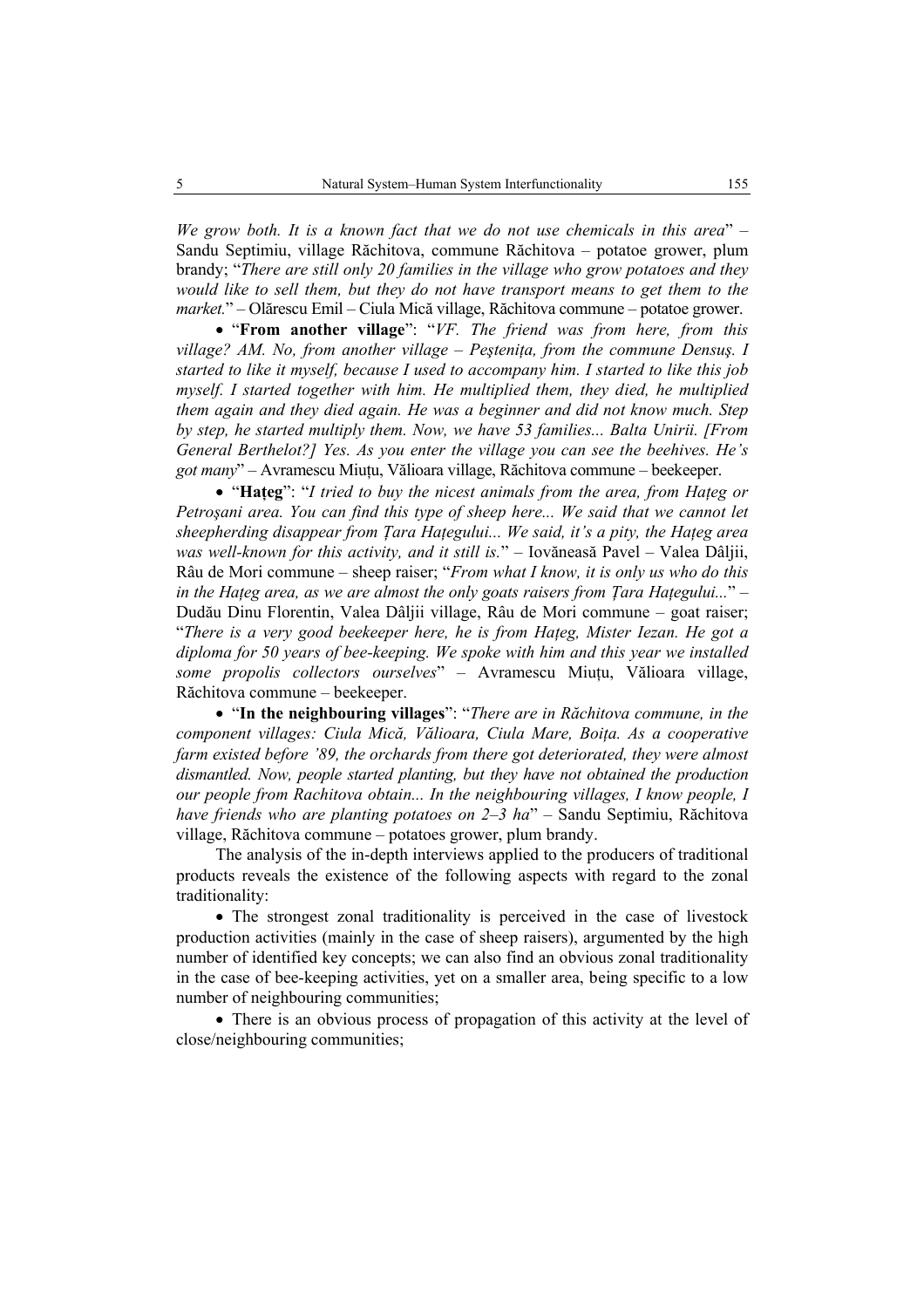• It is strongly influenced by the specific "actional system", which is supported by the high incidence, during the interviews, of the elements referring to the social adoption/reproduction of the activities of the people in the community they belong to.

#### **4.2. The specific technological process**

The stages of the technological process, the technological recipes are different, depending on the cultural particularities of the rural communities; at the level of each component village there are technological specificities that give the specific traditionality note. We shall next present the technological process specific to some traditional products in the investigated rural area (4 products, two of animal origin and two of vegetal origin).

## **1. "Goat cheese" producer Dudău Dinu, Valea Dâljii village, Rău de Mori commune:**

– *animal care, treatments, feeding, ecological sustainability*: *In winter we practice stabulation, since December 20, depending on when cold weather and snow come. If the snow doesn't come we get them out, because the goat eats thorn, dill, as with dill the leaves won't fall in winter, they stay green. If the snow comes, we have the sheepstable here, we keep them on stabulation, with hay, maize, potatoes, those small ones that remain from the autumn harvest.* [How much hay do you buy?]. W*e buy grass, as we say. That is we mow it, we dry it and use it. It means I pay fictitious amounts, to those who do not want to take care of their hayfield and I take the grass.* [Do you apply organic fertilizers on the hayfields?] Y*es, we do, but not chemical fertilizers. We have contract with a company. They cleaned an area of 7 ha for us. We paid them, we have invoice, receipt. The keep the seed potatoes only for the kidding goats, you know, those that give milk...* [Is the maize you feed the goats from your own harvest?]. *Also from own harvest. We have 45 ares with maize. We buy already treated seed as it is suitable for the mountain area. We wash the animals, in spring and in autumn... It means the skin treatment by completely sinking the animals in the water. We have a big tub where we put 500 liters of water and half liter of solution used to control scab, lice, other skin diseases in goats and sheep.* 

[Don't you always ask for vet's advice? Do you know what to do?]. Y*es, we know. We ask for advice only for the most serious cases. I make the injections myself, this agalxin is made right under the skin. Washing is made in the tub, these are not complicated things...* 

– *yields*: *About 2 liters of milk per goat head per day on the average. Some goats yield more, others less, I told you an average, and they compensate each other. Now we are milking about 30–35 goats...;* 

– *utilized labour force – traditionality*: [Who is milking?] *My wife and I, I and my dad, it depends on how we are at home... averagely around two people a day... in the morning at 7 and in the evening at 7;*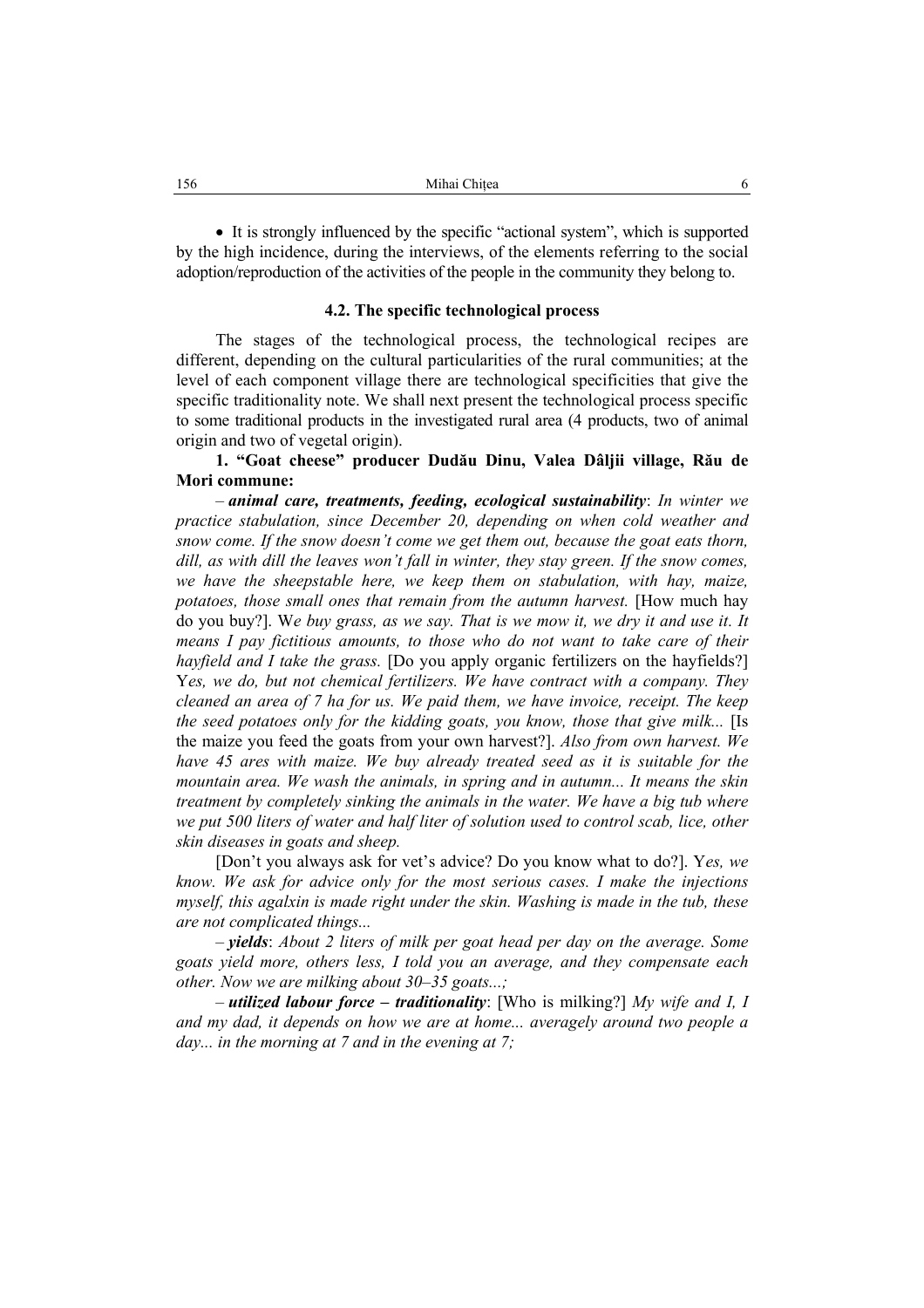*– storage, hygiene maintenance: We have aluminum cans, we have the box, the mould in which we make the cheese, from inox stainless steel... After the milk coagulates we put it in the inox mould, I told you that we are making a sort of hard cheese, "telemea" as we call it, not traditional curd. After the whey is gone from it, we put it in boxes, special ones, and then it goes to the salt solution;* 

– *product recipe, traditionality degree: my mother gets the milk coagulated, she makes the cheese herself, by a recipe of ours. We are making a kind of hard cheese, not plain cheese, it is hard cheese, because it is a small difference.* [Where do you know this recipe from?]*. It is from the family, from our forefathers, from grandmother, from grand father*... *As far as I know, in Haţeg area, it is only us who do this, because we are from Ţara Haţegului, almost the only goats raisers...*

**2. "Ewe cheese" producer Iovăneasa Pavel, Valea Dâljii village, Râu de Mori commune:**

– *animal care, feeding, ecological sustainability*: *Lambing starts on January 14. Not all lambings start on the same day, there are still small problems. Anyhow, lambing takes place in the period January 14 – February 15... The surplus milk from ewes is fed from feeding bottle to the lambs that I thought could not get enough. We leave one lamb with the ewe and we feed the other from the bottle...* [Do you clean the pasture yourself or you ask for the services of a specialized firm?] *I work with a team. This year we cleaned up about 40 ha, in a first stage, and now we have just finished the second. I must go and measure and we will see.* [What is the exact meaning of cleaning up the pasture?]. *Clearing of wild vegetation...* 

– *utilized labour force – traditionality:* [Who is milking the ewes?] *My dad and I. My wife and my mother are with the sheepfold, as we sa. So they are watching the animals, make all necessary things. They do the sheepherding, as we say. They get the milk curdled, make the cheese;* 

*– storage, hygiene maintenance:* [Are you milking the cows in pots? What are the pots made of?] *Stainless steel. Stainless steel buckets... they are washed and boiled in big boilers*. [How do you wash the bottles where you keep the rennet?]. T*he bottles, we do not use them any more. They are from plastic and we throw them away. The jars are washed with clean water and they are put into hot water before use;* 

– *product recipe – traditionality degree: Natural rennet... we call it curdler. It is something curdling in the lamb's stomach. This stuff is well washed, with salt and milk and put into jars...* [How many in a jar?]*. It depends on in how many lambs we find that curdler, as we call it. In the ewes with fatter milk we find more, in the ewes with a less fat milk, less curdler or no curdler at all...* 

[How long do you keep it in the jar?]. *A year, two years. Well, we use it from one year to another. We store them in a cold place, in the cellar. When we open the jar, all stomachs are broken and mixed together and then the liquid is strained. We put them into bottles of 1.5 or 2 liters and they are kept in a cold place... In 10 liters of milk, one spoonful of rennet will suffice... We make sweet curd, and then we put*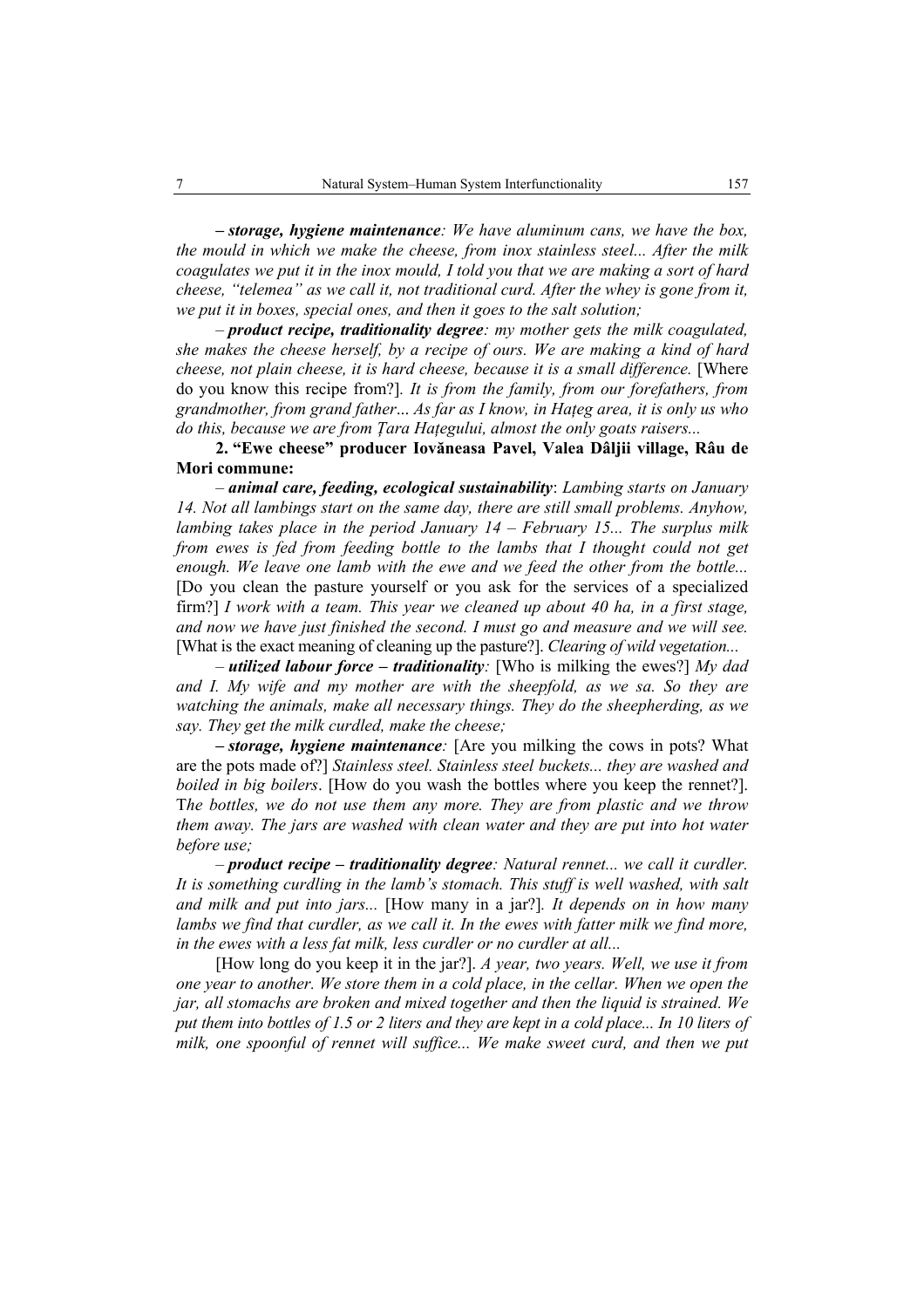*salt in it. The result is a salty cheese.* [How long does it take to make the curd?] *Well, until it is dripped. 3–4 hours. When all the whey is gone, we have the curd, it has a round shape, like a ball. When it is taken down from the mould it remains compact. It is cut into slices and is salted. It is put into pots to get salted.* 

**3. Product "potatoes", producer Sandu Septimiu, Răchitova village, Răchitova commune:** 

*– cultivated area and obtained yields: About 30–35 ares*... [I obtain] *about 3.5 tons*. [What was the cultivated area in year 2008 and in 2009?] *Well, the same, 30–35 ares.* [Generally, is this the area?] *Yes. Sometimes larger. When I did not plant wheat, I planted potatoes instead. I do not sow wheat every year. Crop rotation. So, I plant potatoes, in place of wheat, and then, I have potatoes on 60 ares;* 

– *planting stock, seed treatments – traditionality and ecological sustainability:* [Do you put apply chemical fertilizers in potatoes?] *No, I don't.* [Do you use pesticides?] No. [Herbicides?] *Not at all. We have only 30–35 ares, as I said, I shovelled it with my folks, two manual weedings and, that's it.* [What do you treat them with?] *Manure and shovel*. [So, you do not apply herbicides, don't you apply anything?] *No, so far we have not... we applied only manure. Potatoes do not get diseases and they have another taste. If I go to the market in Hunedoara and a lot of people know me there, the people who know me say: you give me so many kilos, because I have bought from you last year, too;* [The potato seed, where do you buy it from? We bought it from Haţeg from these farmers, from Tot and Vasiu, from Sălaşu;

*– storage – traditionality degree: We put the bags there, the bigger ones for the market, the smaller are for us, we keep them for seed, and the smallest are fed to animals, we put them in another bag.* [Where do you store them?] In the cellar*;* 

– *utilized labour force – traditionality degree* [when you harvest, do you hire 1–2 people to help?] Y*es. Today, for instance, my folks are harvesting the potatoes. I have a woman from the neighbourhood, from here, with them. She is helping us, for money, of course... in the family we shoveled them, two manual weedings, that's it;* 

– *production stage – traditionality degree and ecological sustainability:* W*e are weeding manually with the family. It is not a big area and we do it by ourselves. The second weeding is not by shovel. The people here in the village have horses and we do the job with the plough.* [Is the plough made of iron?] Y*es, iron made, ...usually in our area, the Colorado beetle does not resist... We sort them in the field, when it is the time. I put them at the edge of the place where I have potatoes and sort them.* 

**4. Product "bee honey", producer Avramescu Miuţu, Vălioara village, Răchitova commune**

*– infrastructure – traditionality degree, obtained yields*: *Now we have 53 families. We are making acacia and poliflower honey here. About 100 meters*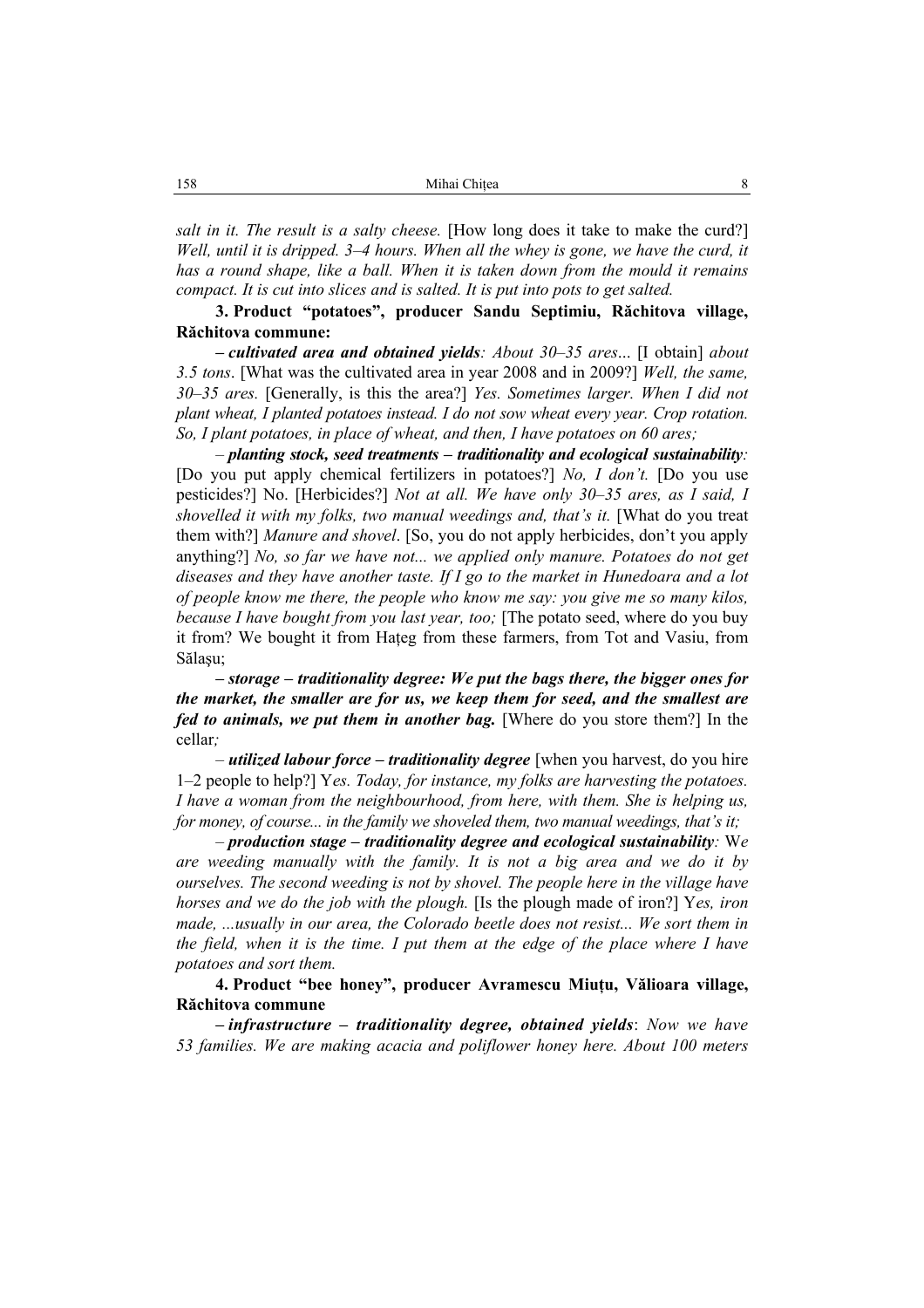*from here, we have another row of houses and a carpentry workshop and the beehives are there... on the average, we obtained 10–12 kg per beehive... We made some tincture, for us;* 

*– traditional treatments*: *Just today I have made the treatments for the winter, as winter is coming. There are acarians, lice that can harm them in winter and now we are getting them ready for the winter*... *The only treatment we make is with varaket.*

*– equipment – traditionality degree and ecological sustainability*: W*e have a centrifugal box with 3 frames, it is from zinc-coated metal… It is manually operated. We have a double sieve, not to harm the honeycombs. We have not bought all this stuff, protective clothing, veils and hoods. We have a chisel with which we disjoin the frames and an uncapping fork. We have 35-liter plastic cans for 50 kg of honey... We also mounted propolis collectors which are made of cloth... It has small holes in it. The bee covers all the small holes with propolis;*

*– utilized labour force – traditionality degree: Here in the family, it depends on who is available. My dad and I take out the frames and bring them home and my mother, my brother do the job;*

*– the production stage – traditionality degree and ecological sustainability: This year we caught about 6–7 swarms of runaway bees. 1 or 2 may be missing, which we saw leaving and couldn't catch them. There are trees in the neighbor's garden, here at the back, and they set there in the trees...* [These young ones, from this year, have they grown well, as you said that there was not much poliflower honey?]. T*he swarms this year went well. Yes. We made some swarms later in the year. We said that maybe we make more poliflower, but it did not work... With us, the extraction period with acacia honey is May 25–30. If it is warm, the acacia flowers will fade faster and we must obtain the honey earlier by a week. Poliflower starts, it is much hayfield here, there are many flowers like this in the field: blackberry, hip rose, so poliflower we collect it at the end of July, early August. It depends on the weather, but around 20 we start to get the hive ready for winter.* 

[What does it consist in?] *We do here as were taught at school, we centralize the honey. We start preparing them for the winter, we put 7 frames in the beehive, we start to centralize, we put the frame with the most honey in the middle, then centralize and equalize. At the center it must be the most, because the bundle starts to form there, so the most feed must be there."*

The analysis of the proper technological process reveals a series of particularities that can represent the elements of a theoretical pattern for assessing the interfunctionality of natural and human systems, with reference to the traditional products:

• The use of some animal breeds and plant varieties specific to the investtigated area (mainly valid in the case of animal products– the rejuvenation process being based upon the existing herds);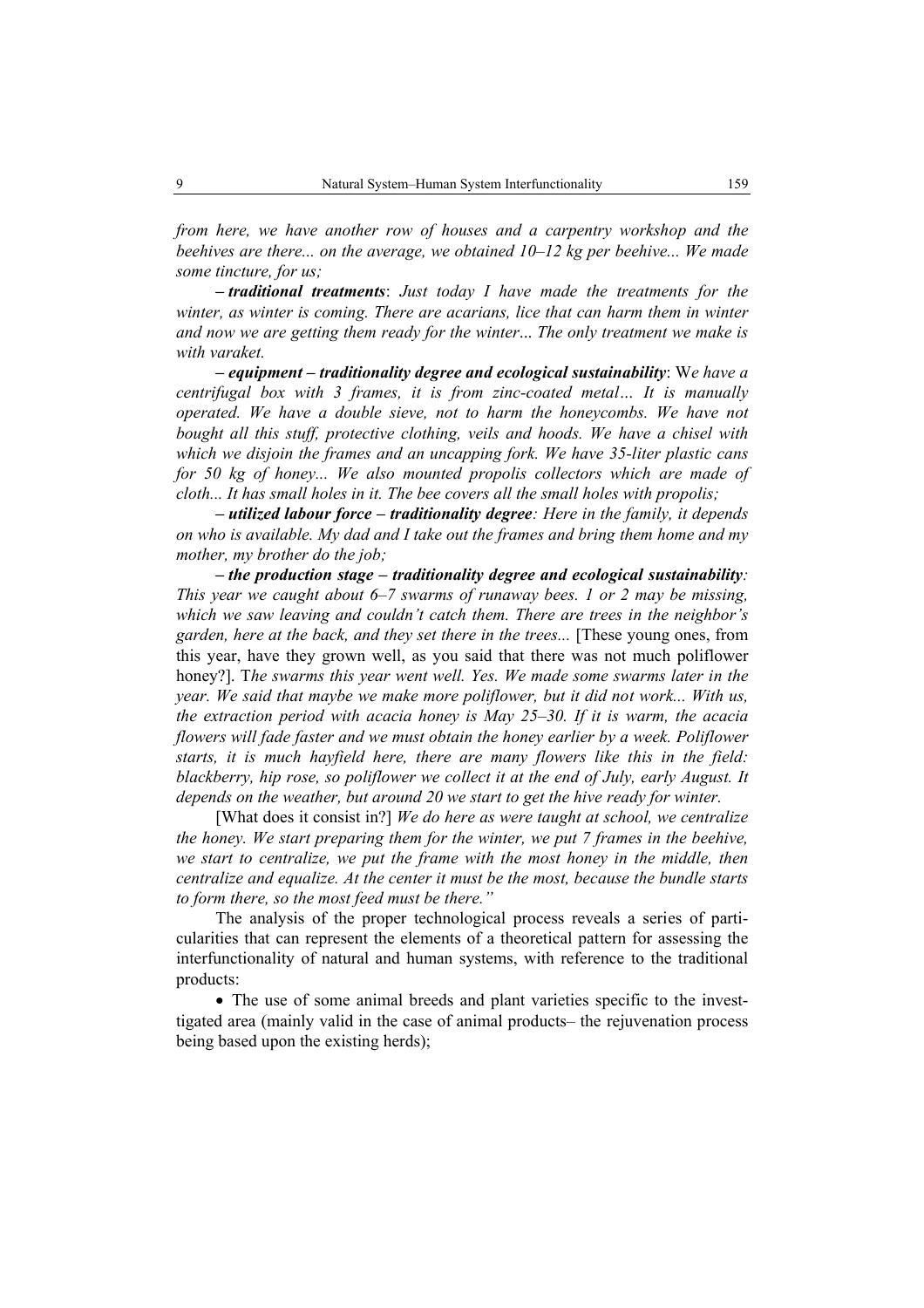• The production process has a strong traditional character– traditional methods are used for housing the animals, animals feeding is based upon fodder obtained from own production and from grazing, the recipes used are family "heritage":

• The labour force is generally provided by the households members (sometimes seasonal labour is used in crop production);

• The production process complies with the environmental standards (rational controlled use of the absolutely necessary treatments).

### **5. CONCLUSIONS**

Having in view the stages of the technological process, the presented traditional products, both of animal and vegetal origin, depending on the traditionality and ecological sustainability degree, fall into the category of traditional products with maximum ecological sustainability, being obtained following the traditional technological links and complying with the environmental standards (without any environment aggression by chemicals).

The traditional activities on which these products are based represent the continuation of the occupational patterns specific both to the respective zone and to the respective families, the households being endowed with traditional production equipment, most of it inherited from the older generations.

At the level of the investigated communities, a strong zonal traditionality is manifested, mainly in the case of animal products, as well as an obvious process of its propagation at the level of the nearby/neighbouring communities.

In conclusion, the support to these traditional agricultural activities with a strong ecological character represents a modality to foster the development of the "local patrimony" and an important approach to the process of maintenance/ preservation of the cultural and actional identity of the rural areas.

#### **REFERENCES**

- 1. Basile E., Cecchi C., (2001), *La trasformazione post-industriale della campagna. Dall'agricoltura ai sistemi locali rural*, Torino, Rosenberg & Sellier.
- 2. Belletti G., Marescotti A., (2002), *Origin Labelled Products (OLPs) and Rural Development*, DOLPHINS Concerted Action, WP3 Synthesis, mimeo.
- 3. Bérard L., Marchenay P., (1995), *Lieux, temps et preuves: la construction sociale des produits de terroir*, Terrain. Carnets du patrimoine ethnologique, n. 24, p. 153–164.
- 4. Bérard L., Marchenay P., (2003), *Un exemple de « non patrimonialisation » : la carpe en Dombes*, Proceedings of the SYAL Colloquium: *Les systèmes agroalimentaires localisés: produits, entreprises et dynamiques locales,* Montpellier, France, 16–18 octobre, mimeo.
- 5. Brunori G., (1999), *Sistemi agricoli territoriali e competitività*, Proceedings of the SIDEA Meeting: *La competitività dei sistemi agricoli italiani*, Milano, mimeo.